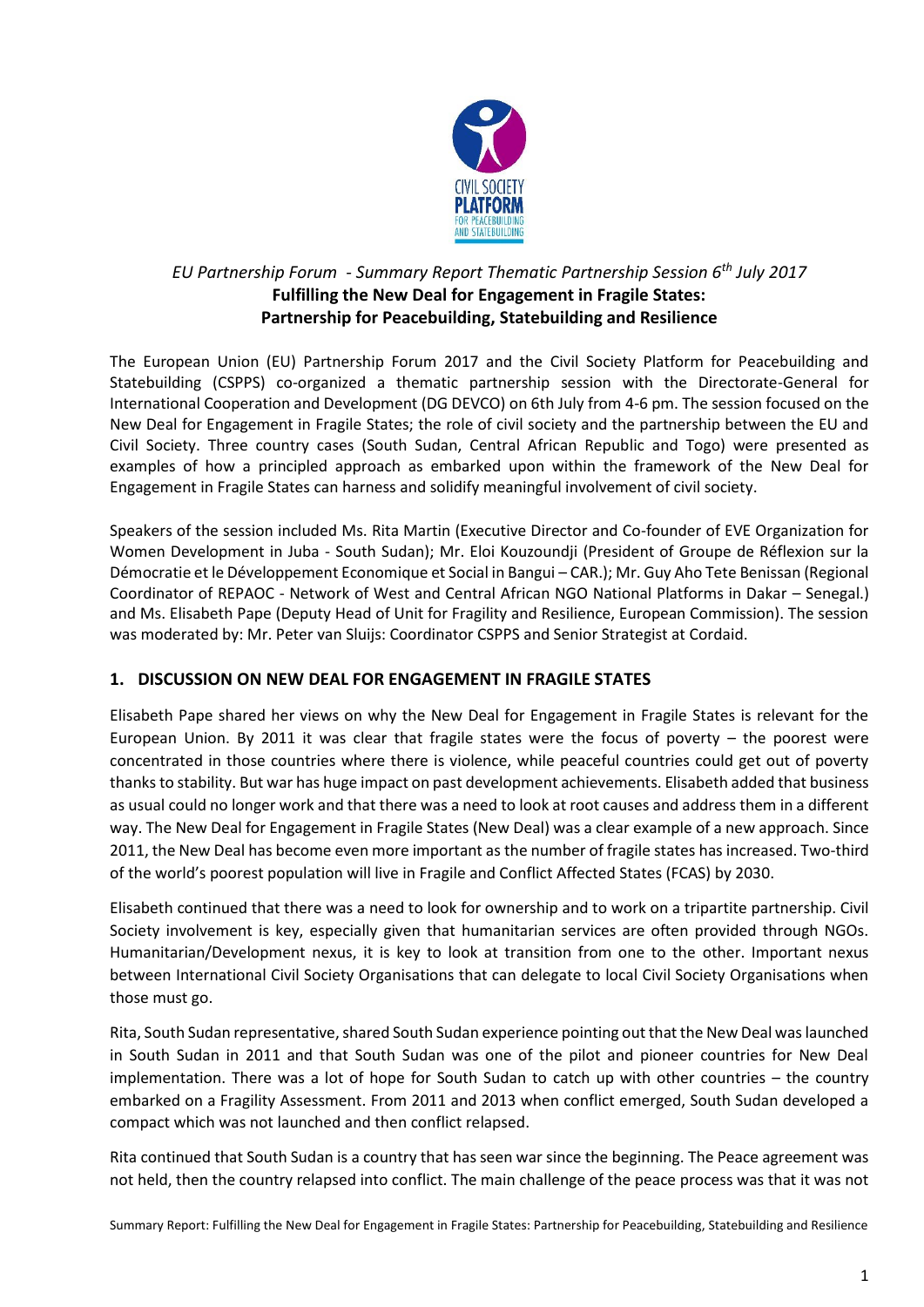inclusive but selective – a main issue Civil Society Organisations are raising. Civil Society believes that a dialogue process must be inclusive. Rita explained that the priority now is the peace agreement signed in 2015 , that remains as the main framework to keep South Sudan on its feet.

Regarding the New Deal for Engagement in Fragile States, Rita thinks that this framework requires a lot of work and requires working in a multi-stakeholder fashion. On the Fragility Assessment, Rita pointed out that indicators presented difficulties in the country. South Sudan was one of the countries to develop a compact on time, but this was never launched and actions not taken. Some aspects were never addressed in the CPA such as building strong institutions, reconciliation and fight corruption. Rita concluded that there is hope to be able to learn lessons and do better.

Eloi, representative of the Central African Republic (CAR), related experience of the CAR. He indicated that there were elections in the country in the 1990s following mutinies – coup d'état (new president) and then armed groups overthrew the government and took power. This rise will then create internal tension between communities (Christians and Muslims). These divisions had never happened before, politicians exploited ethnic groups – this collapsed the state. Eloi went on to say that there was a transitional government (new constitution, new president voted, general assembly, etc.) but the country is still in conflict. There are currently 14 armed groups in the country. In the 2000s, it was apparent that CAR was not going to reach SDGs. CAR is one of the founding states of the New Deal. It was known that we needed other principles to take the country out of the crisis. Civil Society supported Government in the implementation of the RCPCA – Civil Society has been fully involved.

SC has helped the government to implement the RCPCA, they have been heavily involved. One of the roots of the conflict is that many prefectures are marginalized, and the recovery plan frames these imbalances. Civil Society was solicited to establish linkages between local power and the Civil Society.

Guy, Regional Coordinator of REPAOC, reported that Senegal did not sign the New Deal but considered all aspects of the New Deal. Guy added that Togo has not had an armed conflict but since 1963, the country has experienced a very complicated political situation. The country is governed by a limited group. Global Political Agreement signed with the European Union and the Reconciliation Committee which is the basis in Togo. The situation in Togo is stable but tense. But Civil Society proposes an alternation for a system of real democracy. The situation is chaotic in several Peacebuilding and Statebuilding Goals (PSGs). Justice works at different speeds and Economic foundation is low.

Guy further explained Civil Society engagement in the peace process – the EU has supported the civil society in the process of national reconciliation. For this to be sustainable, it is necessary to alternate the system in power.

Following above observations, a question was raised to know, in the absence of political will what is possible to progress in South Sudan? How could no one anticipate war in South Sudan?

In response to these questions, Rita explained the geopolitical dimension of war in South Sudan. Civil Society have called for arms embargo and Civil Society has not imposed any strong resolution on South Sudan. After 2016, there was limited discussions with development partners. Then conflict escalated with the presence of more rebel groups. Not only looking within country, but there are also regional aspects to consider – 1 million South Sudan refugees are in Uganda. Uganda in turn calls for protecting refugees but is there a genuine political will to resolve the conflict? Rita added that conflict can be tackled at different levels (local on reconciliation) some communities you can access, refugees are not reachable. Rita urged for the need to address the conflict, to identify where things went wrong as South Sudan and as the global community.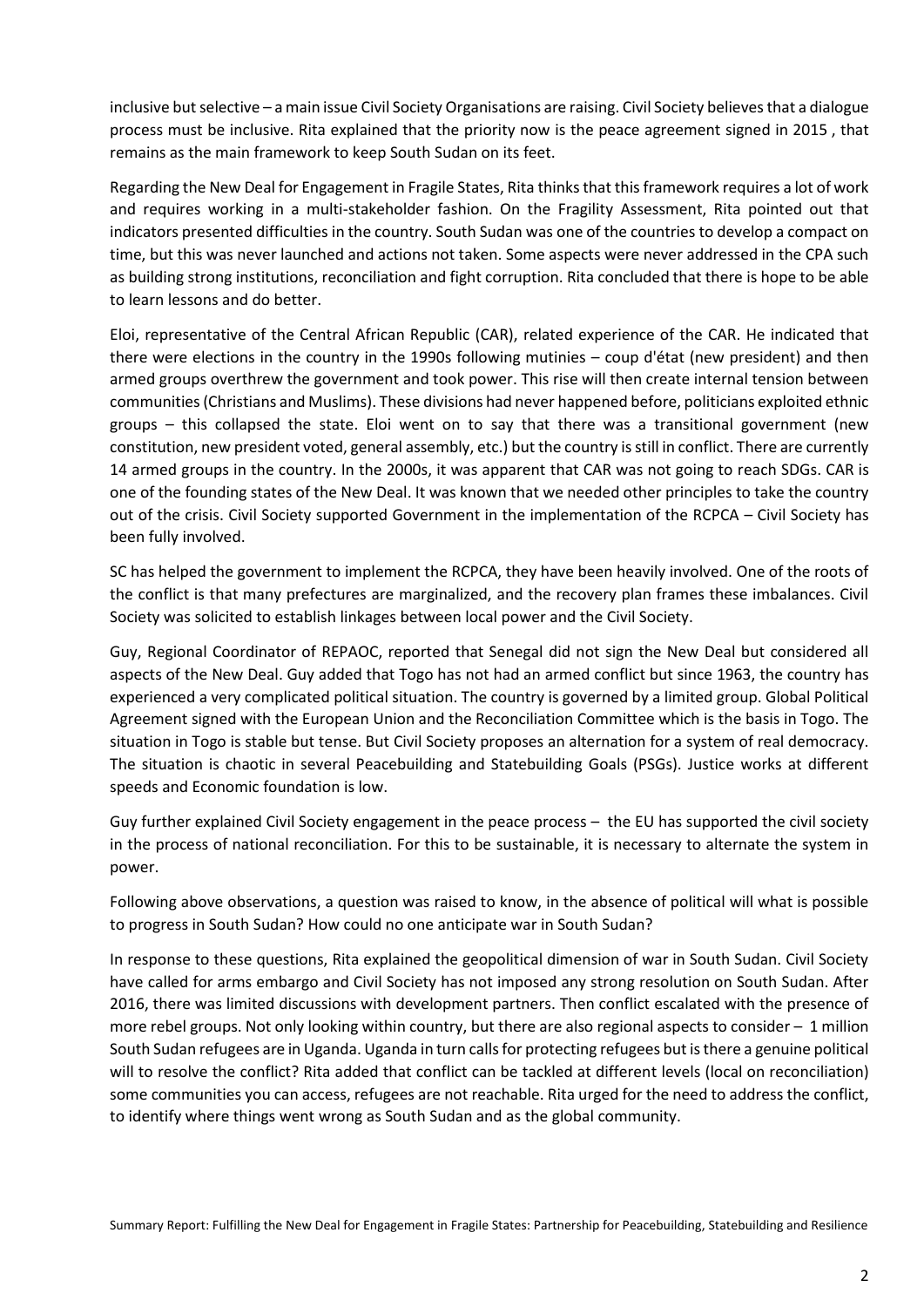In reaction to this, Elisabeth, informed that there is an intention by the International Dialogue to support South Sudan. She continued that in the south-south cooperation – there are limits to what western nations can do and are not seen as neutral. Timor Leste is playing a supportive role of fragile countries.

The EU is supporting an integrated approach to get the maximum impact of the means at disposal of the organisation. But the EU does not have all the means to resolve all conflicts in the world. Elisabeth believes at partnership at multilateral level – sustaining peace agenda. She also acknowledges the need to work on a concerted way to get best synergies of best approaches.

## **2. ROLE OF CIVIL SOCIETY**

Guy addressed the issue on role of Civil Society in this context. He shared that civil society has the role of support to the public authorities and role to propose concrete actions. To this end, Guy made some recommendations to the European Union:

- Need to redefine the role of Civil Society to adjust to the new context (limited space, radicalization, etc.)
- Need to follow up on programs already launched and implement the New Deal principles.

Eloi on his hand pointed that Civil Society in CAR can wok but with difficulties. Civil Society in CAR is always under-represented in development processes. The real issues, he continued, are not addressed – there are 1 million victims in CAR (human rights violations). Several initiatives for peacebuilding but these are not coordinated and some actors (victims) are forgotten. Eloi questioned how can peace be achieved if victims are not part of the solution? Civil society is scattered in CAR, each development partner works with its civil society. Eloi further indicated that access to funding for Civil Society is very limited - Civil Society Organisations are requested to present Bank Guarantee but no CSOs can meet these conditions. Eloi recognized that tools are available but not easily accessible. Eloi urged the EU to integrate Civil Society to have a different view of the situation. He further mentioned that the government is not in conflict with the Civil Society – Civil Society plays an accompanying role. In closing, Eloi pointed out that the role of the European Union as a key partner of the CAR is central.

## **3. PARTNERSHIP BETWEEN EU AND CS**

On the issue of resources for local Civil Society Organisations, Elisabeth elaborated that the Bêkou Trustfund is implemented at 90 through Civil Society (mostly European NGOs that contract local NGOs) – here is the importance of partnership between local and international NGOs. The EU works to strengthen the capacities of local Civil Society Organisations for example on how to submit proposals, etc. 2.5 million opened for local NGOs. Elisabeth continued that the EU has noted the problem but remains accountable to tax payers from EU countries. Often in fragile states, she added, states are weak and Civil Society Organisations are strong. It's important to transfer those responsibilities back to the state (service delivery, humanitarian process). There is a big role for International Civil Society Organisations to strengthen capacities of local actors.

There are several initiatives by the EU supporting local level, Elisabeth urged carefulness on the issue of Do No Harm when intervening in countries. Elisabeth made the following comments on country systems:

- Much of countries with which the EU has SB contracts receive funds directly, complemented.
- In certain situations (humanitarian situations) the state doesn't have the capacity to absorb funds, hence the use of INGOs. The importance is that the government is fully aware and there's agreement.
- One Plan one view is also important under government leadership.

Following questions were raised following the above comments: